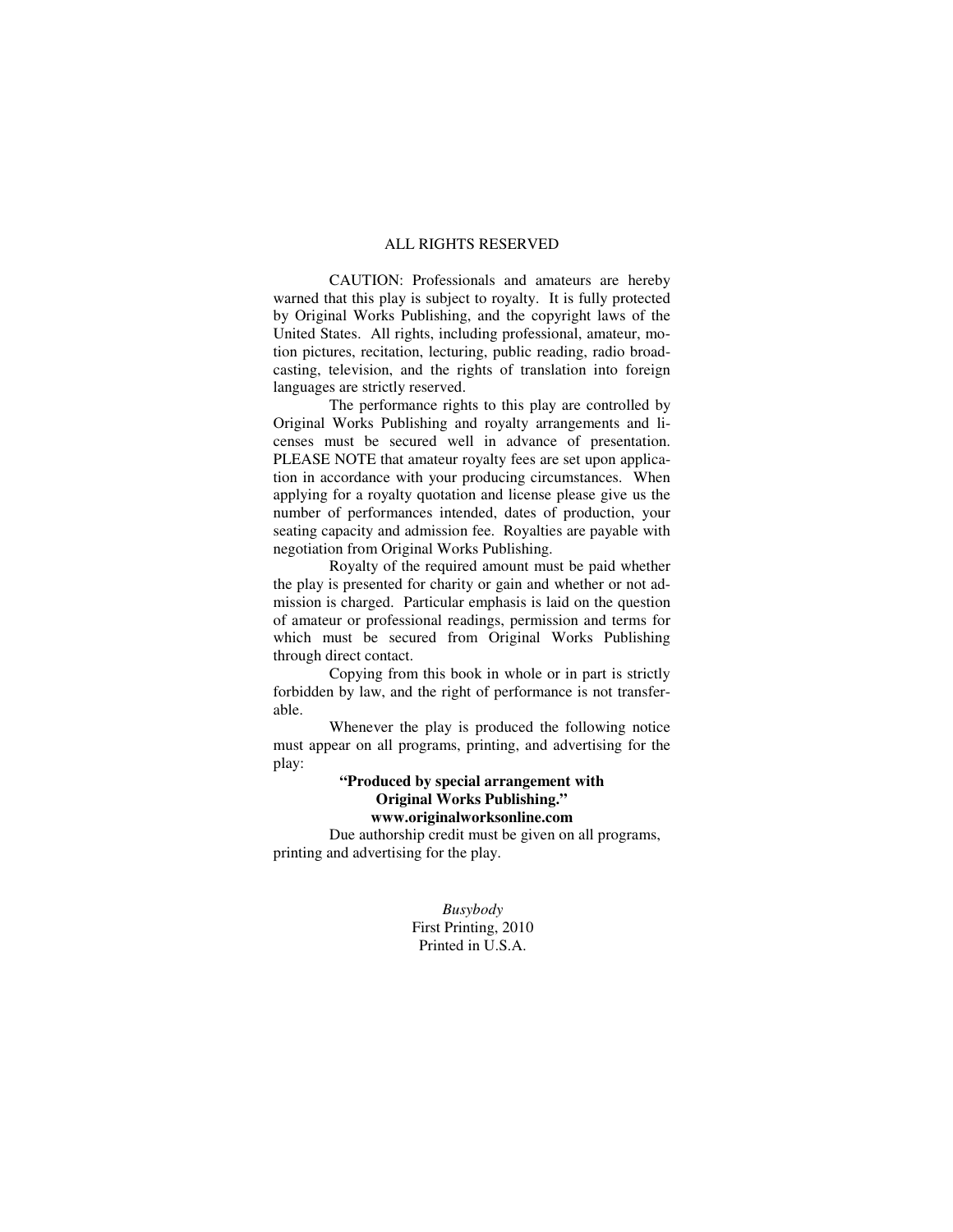# **BUSYBODY**

## **Characters**

Laura Stanyan, a military wife Missy Johnson, a US Army Public Affairs representative Sergeant George "Iron Man" Stanyan, Laura's husband

### **Setting**

The Stanyans' kitchen, in a military housing unit in Ft. Sill, OK. The present.

## **Set Elements**

Table Two chairs Counter

## **Props**

Tea Pot Spoon Tea Cup Diorama

Duct tape Safe Scissors Rubber gloves Trash can Bag of cookies

NOTE: The character of LAURA often speaks incorrectly. These are not typos.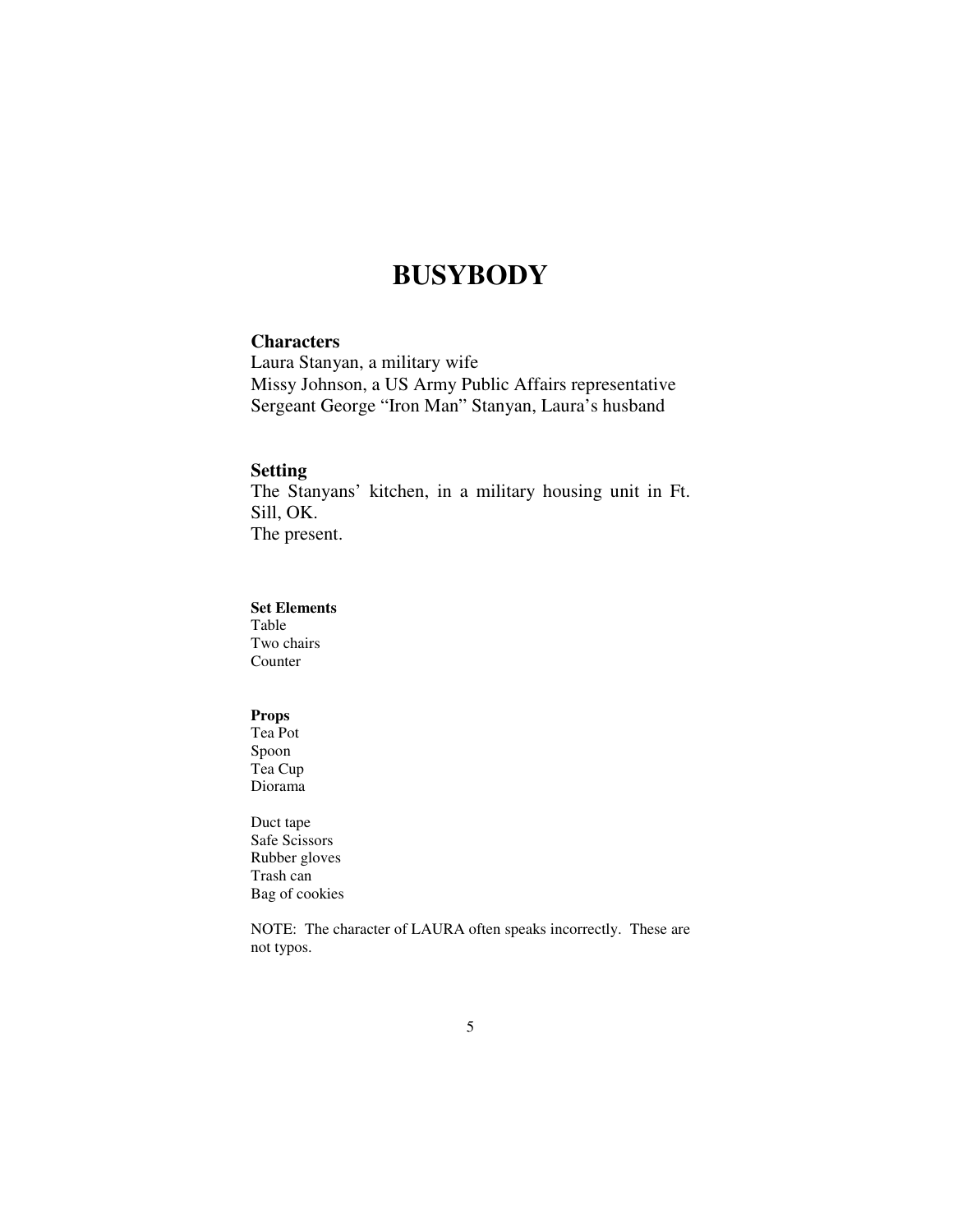#### *BUSYBODY*

*(SCENE: The Stanyans' kitchen, in a military housing unit in Ft. Sill, OK. MISSY enters tentatively. She is holding a small bag of cookies. Listens. LAURA bustles in from an adjoining bedroom, discards a pair of latex gloves in a wastebasket. LAURA locks eyes with MISSY.)* 

MISSY: Hi. Miz Stanyan! Laura.

*(MISSY extends the bag of cookies.)* 

LAURA: What's this?

MISSY: I'm Missy Johnson, from upstairs.

LAURA: From upstairs?

MISSY: 12B. Just above. Remember, we spoke on the phone?

LAURA: Of course.

MISSY: I won't stay long; I only have a few minutes. I mean, I made some cookies.

LAURA: You're early.

MISSY: It's a bad habit.

LAURA: You live upstairs? But I've never seen you in the hall.

MISSY: I work irregular hours.

LAURA: You do shit work?

MISSY: What do you mean?

LAURA: Shift work, I said. You do shift work?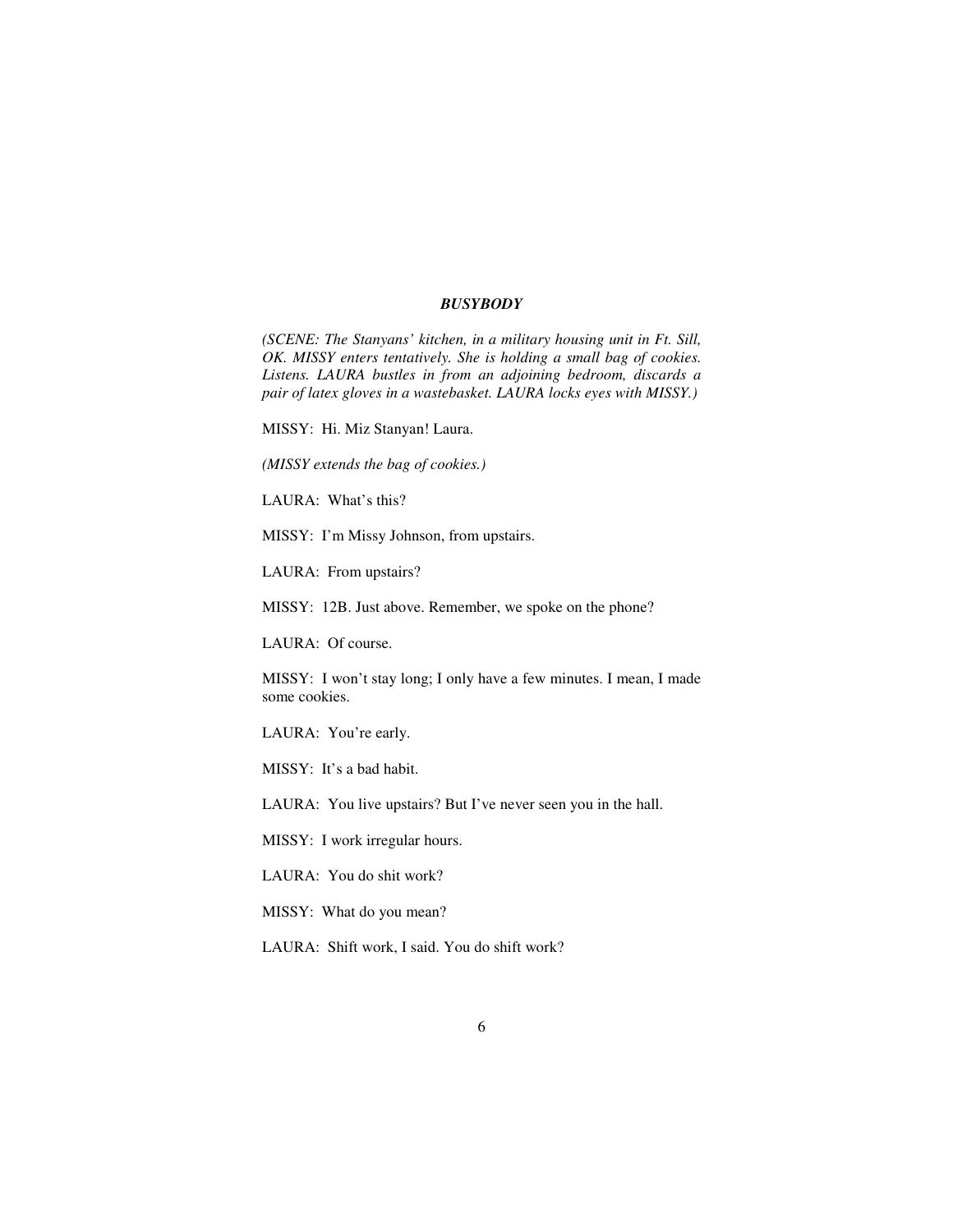MISSY: I'm on call 24/7.

*(LAURA takes the bag of cookies.)*

LAURA: Yet you had time to bake these lovely cookies.

MISSY: Just being… I thought we should meet. Our children play together.

LAURA: How lovely. What's your company?

MISSY: Oh, I'm not with a company. I'm with Public Information.

LAURA: You don't say. Public Information. You mean, enforcing regulations on the grunts?

MISSY: Oh no. I'm a media liaison. I talk to the press, and the television reporters. I don't do law enforcement.

LAURA: You don't seem the type.

*(Pause. MISSY begins to sit.)*

MISSY: May I sit down?

LAURA: I thought you had to leave soon.

*(MISSY stands.)* 

MISSY: Well, yes. I am. I do. I just wanted to meet you, now, briefly. Before your husband gets home.

LAURA: I see. You've been busy lately, I'll just bet. Media Liaison.

MISSY: Oh! It's been stressful, with, um, all the publicity about the injured recruits. And that Reilly boy.

LAURA: I can just imagine.

*(MISSY sits gingerly at the table.)* 

MISSY: The news media has been very aggressive, of course.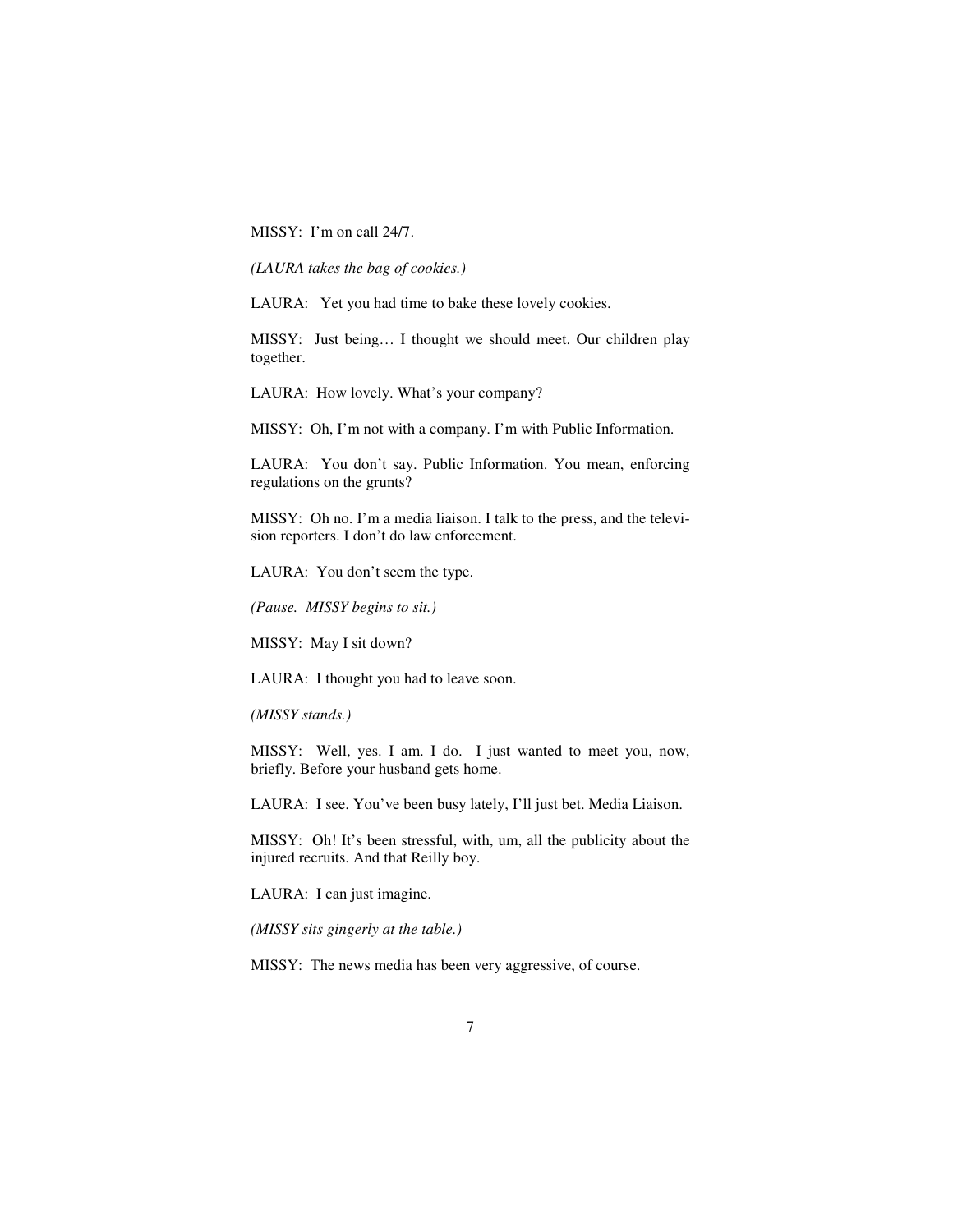LAURA: Disgusting.

MISSY: Yes. Well, that's their job, to report news.

LAURA: Not them. I mean the recruits. Lollygaggers. PTRP slackers.

MISSY: Oh! Well, after the Private Reilly … incident, the Times called every hour. I was the liaison for that.

LAURA: Those prying reporters.

MISSY: Really, Miz Stanyan, they mean well. They just don't understand the military way of life.

LAURA: And that poor Sergeant Wilson, drummed out after decades of service.

MISSY: He did beat that boy to within --- well, beyond --- an inch of his life.

LAURA: I'm not getting your point.

MISSY: I mean, the reporters don't see the good side. The, um, decades of service, like you said. They see only the Army's mistakes, our slip-ups.

LAURA: Fucking busybodies.

MISSY: Oh!

LAURA: Not to be harsh.

MISSY: Oh, no.

LAURA: But it's simply none of their business, the civilians.

MISSY: They don't know the difficulty. In the Army community, what to do with these injured recruits. They can't be released. We have to have to deal with them, somehow, in an administrative way.

LAURA: And sometimes they keel over, and blood pours out of their nose and mouth.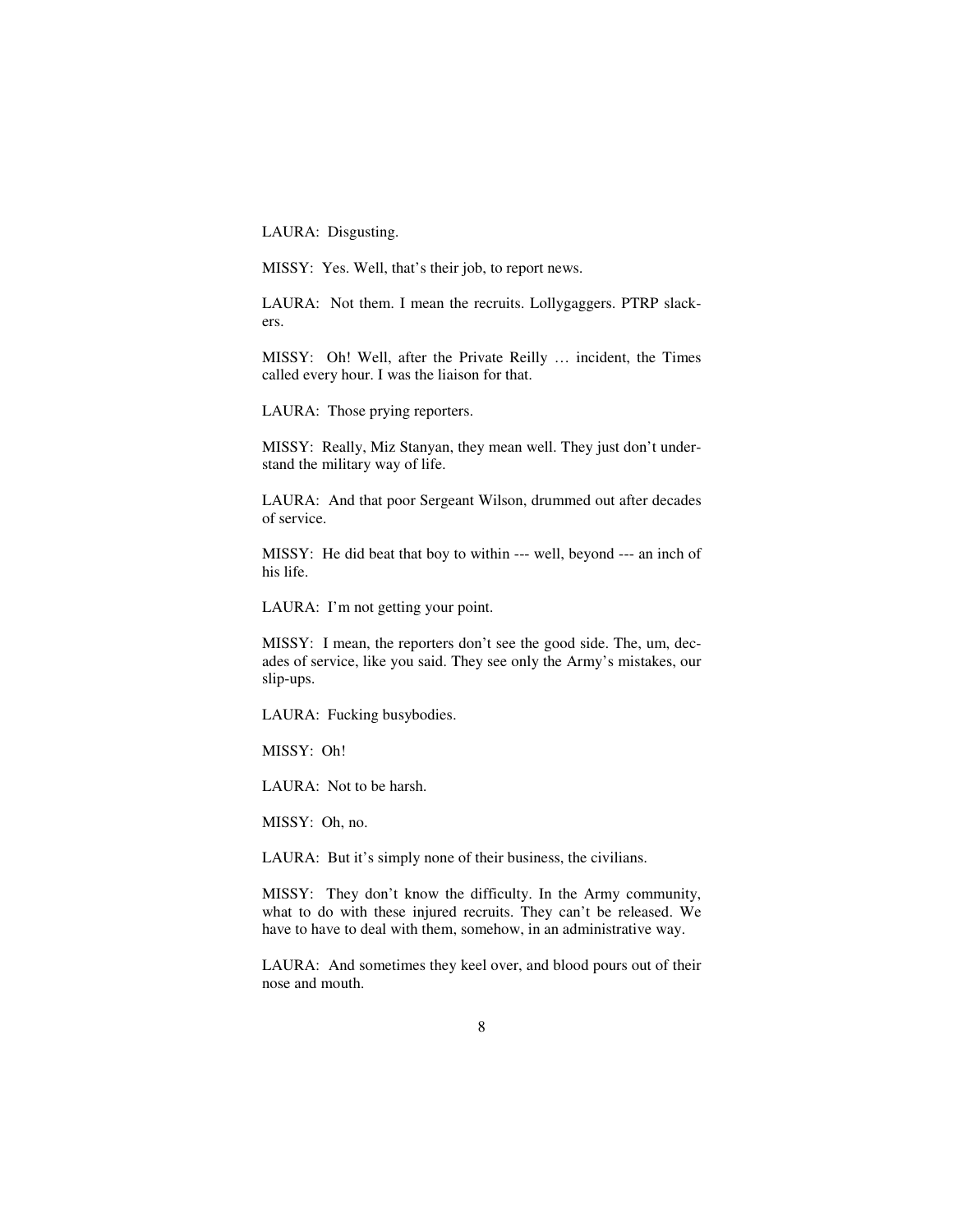MISSY: As you say. So. What I did… I calmly explained…to the New York Times… about the dead boy. And Sergeant Wilson.

LAURA: And about my husband.

MISSY: Of course the news media doesn't understand.

LAURA: They think of it as something for the frontal page. Nothing but a story.

MISSY: It's so funny you should say that.

LAURA: That it's a story?

MISSY: Yes! That's exactly how it is with me, too. If you say it's a story, you can keep from getting too wrought up, you know, or anxious, or frightened. If you think of what happens here at Fort Sill as a story.

LAURA: It's like a car wreck. You can't look away.

MISSY: Exactly! Last year I photographed a training exercise where a recruit was very badly burned. I disassociated myself from the actual… thing itself. It's easy to do when you have a camera lens to look through. Then everyone came to me, to tell them what happened.

*(Pause.)* 

MISSY: He died.

LAURA: That must be handy. To cut yourself off.

MISSY: Oh, well, probably.

LAURA: "You have to break them down to build them up," you know. My husband's motto.

MISSY: I told them your husband…

LAURA: Is blameless. Did nothing wrong.

MISSY: Of course!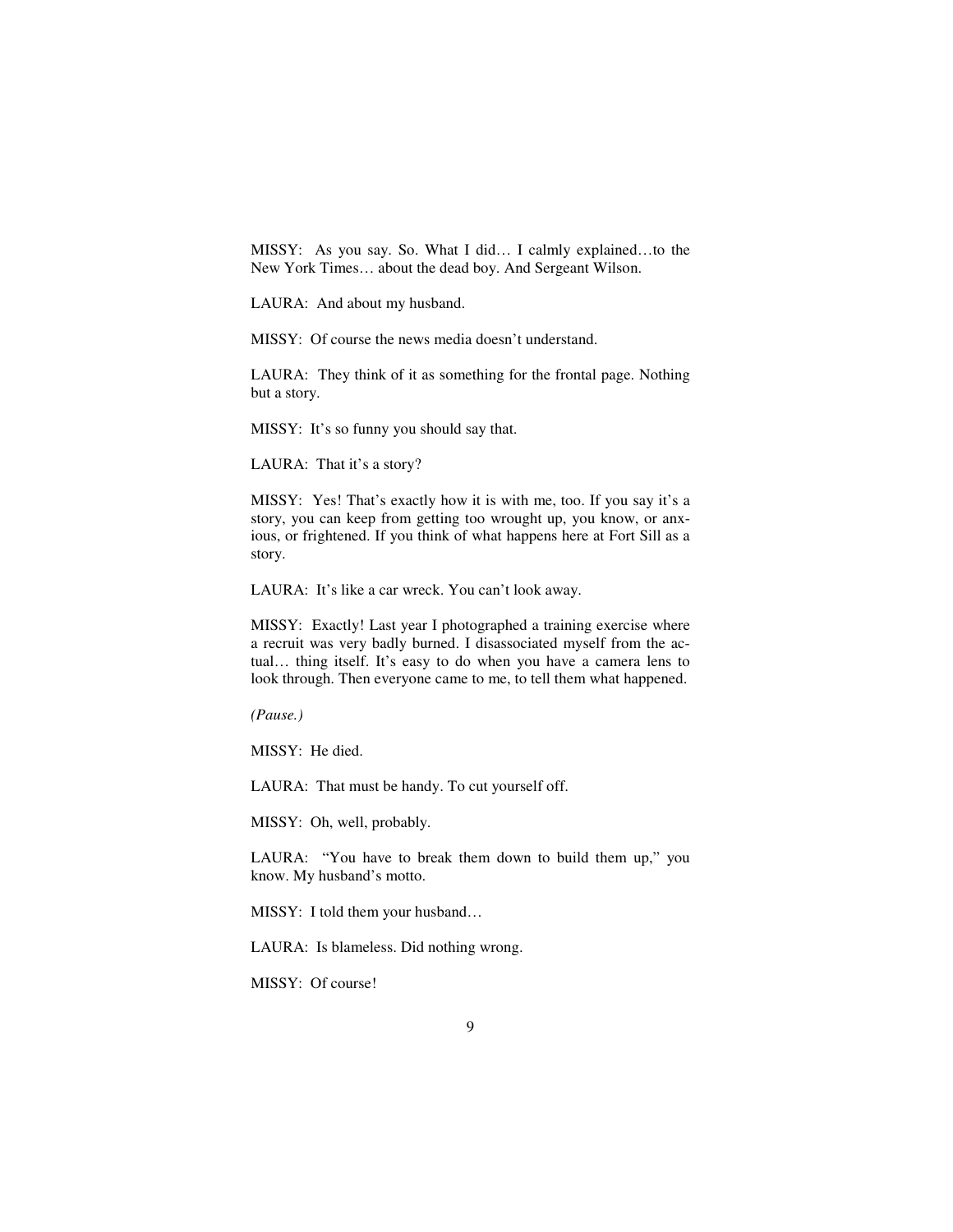*(LAURA smiles warmly.)* 

MISSY: Do you have some coffee?

LAURA: Sure.

MISSY: Great!

LAURA: I thought you didn't have much time.

MISSY: Just a quick cup. Before your husband gets home.

LAURA: Suit yourself.

*(LAURA shrugs, goes to the counter, begins making instant tea. MISSY scans the table. There are a number of items, including a roll of duct tape, scissors, sugar cubes, and a shoebox, sealed up with duct tape).* 

MISSY: Oh, look! Is your girl making a diorama? So is mine! Sixth grade curriculum calls for a diorama every week, I think! What is it this time, Rome? The golden age of Greece? Really, if you ever need to borrow some white glue, come upstairs and knock.

*(MISSY picks up the shoebox and turns it around in her hand. She means to peek into the peephole cut in one end.)* 

MISSY: Because this duct tape bulks it up, makes it look kind of lumpy . . . like there's some kind of a . . .

*(MISSY looks inside, and lets out a sharp gasp. In one movement,*  LAURA reaches over and grabs the box out of her hand, puts it *quickly on the counter, slaps down a cup in front of MISSY.)* 

LAURA: Here you go!

MISSY: Thank you. Did Candace make that . . .?

LAURA: I hope it's not too hot. I like it very hot. Almost scalding.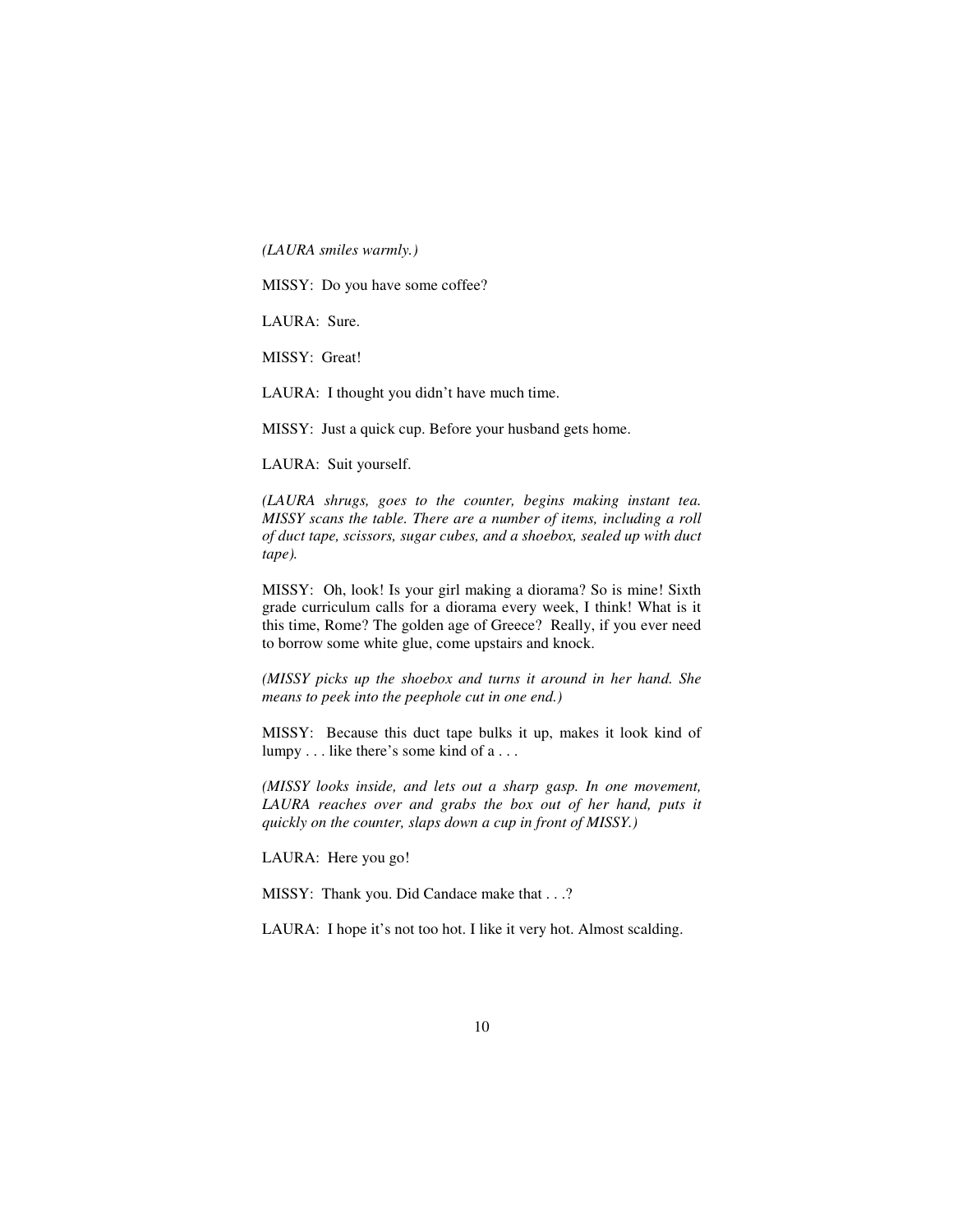MISSY: That scene! Candace imagined, and cut out those . . . She used rubber, is that it? And nail polish? Miz Stanyan. Laura. I hope you'll understand when I say that I know why you're acting like this.

LAURA: Like what?

MISSY: Like you wish I wasn't here.

LAURA: Don't be stupid. I'm glad you've come.

MISSY: I imagine your husband doesn't like it when you have people over, and you're worried about that. About how he might react. I can appreciate that.

LAURA: You're awfully perceptive. Almost psychotic.

MISSY: Psychotic?

LAURA: Almost psychic, I said.

MISSY: That reaction is quite typical. It's very common among families where the husband is… I have referred several wives, over the past year, to a place that could help them. Right here on base, next to the PX. You can pretend to be shopping for your family, buying nutritious food. When you are really visiting the Army/Navy Advocate Liaison.

LAURA: The Army Navy Advocate Liaison? *(She begins to laugh)* "ANAL?"

MISSY: We pronounce the "r" in Army. "ArNAL." ("*ahrnal"*) I just say the whole. All the words, like a phrase. It doesn't matter. They can help you.

LAURA: Tell me more.

MISSY: You're open to it? The people at … the Army/Navy Advocate Liaison can help you. We military people need to count on each other.

LAURA: We have a common mission to defeat the enemy, is what you're saying.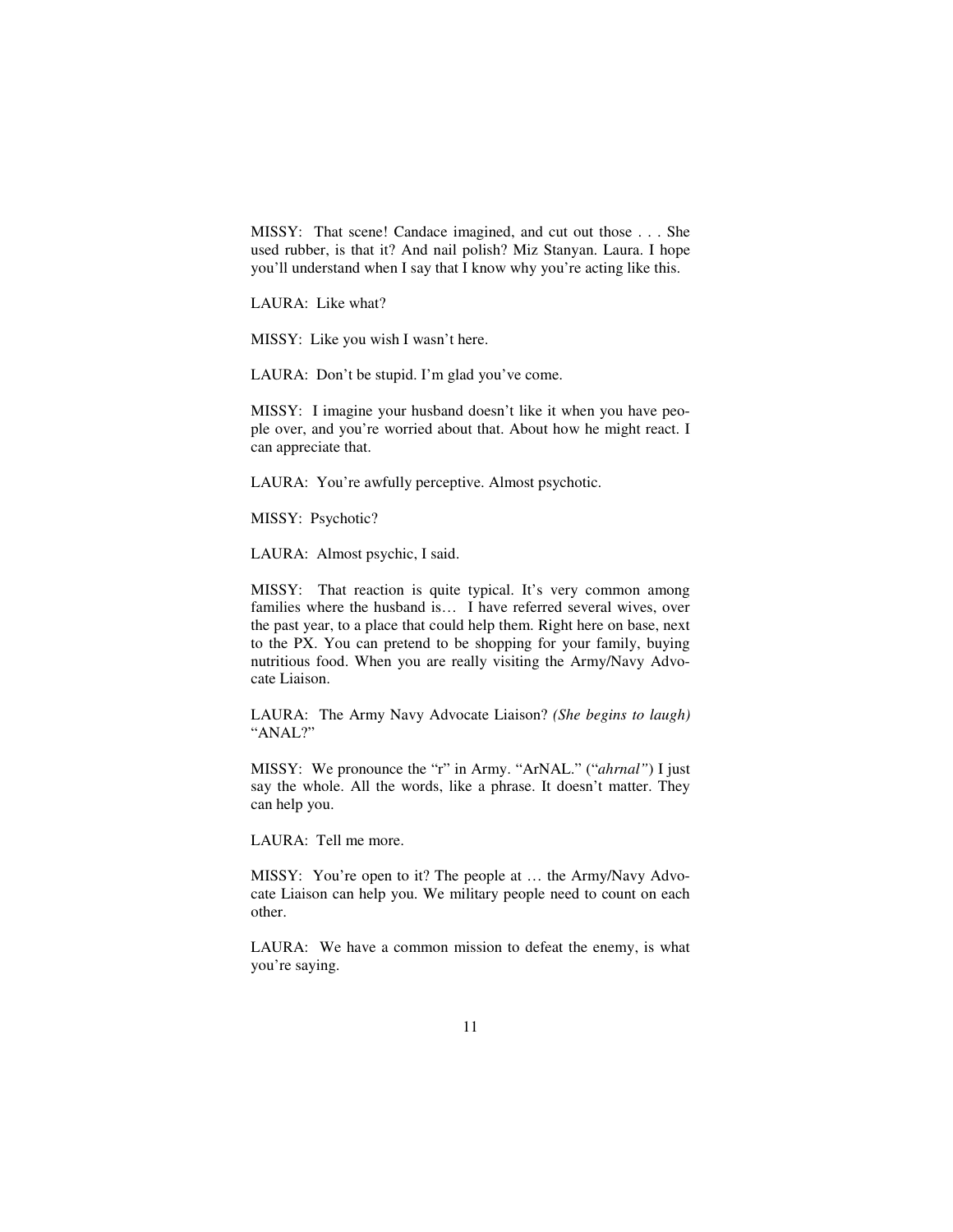MISSY: Yes! Just think about it, is all I ask.

*(MISSY takes a sip of the tea, gasps)* 

MISSY: This isn't coffee!

LAURA: No. It's green tea.

MISSY: I asked for coffee. And you said yes.

LAURA: That's funny. We don't have any coffee.

MISSY: You don't? But you said "Sure".

LAURA: You must have imagined that.

MISSY: I'm not going to drink this. It's all grainy.

LAURA: It's instant.

MISSY: I understand it's instant, Laura, but it's . . . This is tea? It's not even dissolved.

LAURA: Green tea is good for you. It has oxymorons.

MISSY: Okay. I understand why you're acting unfriendly. It's not that you're really like this. It's because your family is under extreme duress. I completely get it. I have certain information.

LAURA: Really. Pubic Information?

MISSY: I'll have you know that my son Cubby came home crying today.

LAURA: Your Chubby? Was crying?

MISSY: It's not Chubby, it's Cubby!

LAURA: Maybe Chubby should go to ANAL.

MISSY: It's Cubby!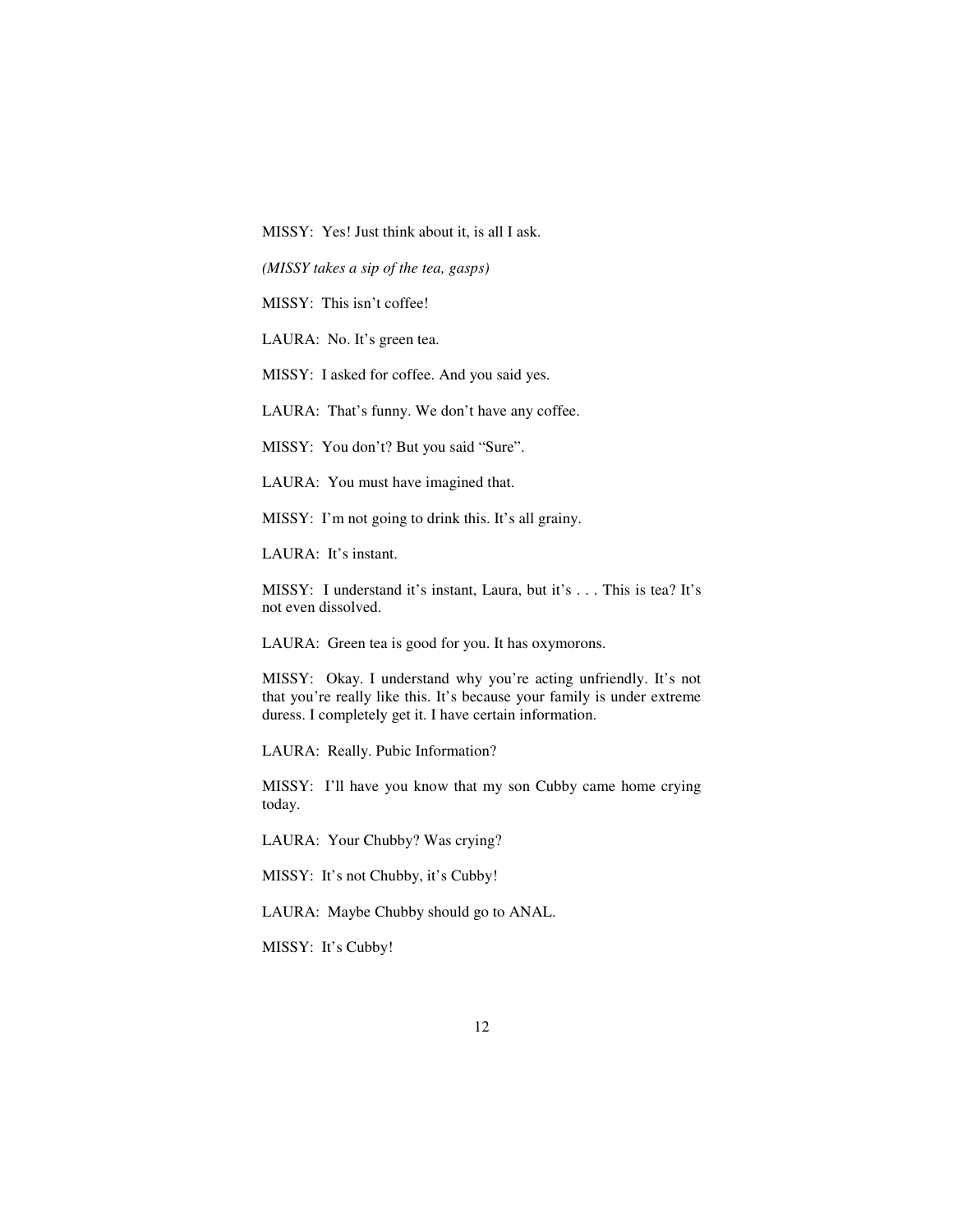*(SOUND CUE: Child crying offstage. The crying starts softly and gets louder, as the women raise their voices over it during the next overlapping exchange.)* 

MISSY: What's that?

LAURA: You should know better than to come in here whining about your little snot-nosed boy.

MISSY: What is that? Is that your daughter crying?

LAURA: My husband is busy every day protecting your sorry ass-

MISSY: -My "ass" is hardly being protected when my little boy . . . and your little girl . . . Is that her?

LAURA: -Sergeant Stanyan can't be bothered with tangenital distractions.

MISSY: You're defending him? Of course, you would!

LAURA: My husband needs his quiet time! He is a very busy man! What makes you think you can come into our home-

MISSY: It's never quiet down here!

*(SOUND CUE: Loud slap. Crying stops. Silence. MISSY and LAURA look at the door for a moment.)* 

LAURA: Yes. He's home.

MISSY: Is he in there with Candace? How is she?

*(MISSY gestures to the diorama)* 

MISSY*:* Did she make that . . .

LAURA: My family is above approach!

MISSY: Laura, I recognize that your husband is-

LAURA: He's what? George is what?